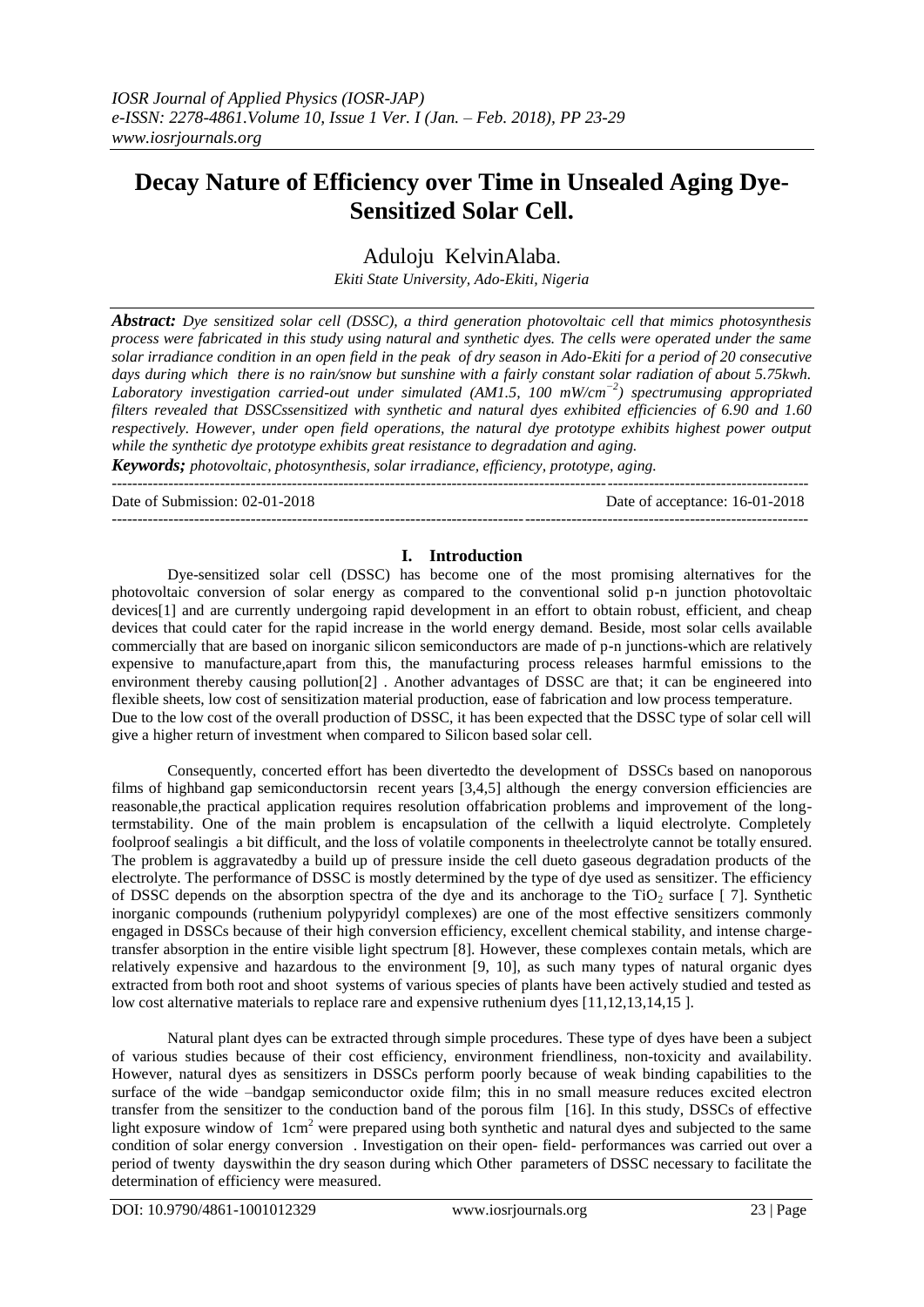# **1.1 Experiment site location;**

Ado –Ekiti where this investigations were carried-out is located within the southern Nigeria. It is on latitude 7.62° and longitude 5.22°E on the globe. Like the entire region within west Africa, there are two seasons; the wet and dry seasons, which differ by the level of precipitation, temperature, and humidity, with wet season recording higher precipitation, humidity, and lower temperature than the dry season. The wet season usually spans from April to September while the dry season lasts from October to March of the succeeding year[19]. The investigation reported in this paper was carried-out in the month February when the chosen location was favoured with abundant daily sunshine.



Figure 1. (a) Map of Nigeria showing the station locations. (b)NASA horizontal surface solar radiation in south western Nigeria[19].

# **II. Dye Preparation: This was done in two folds**

# **2.1 Preparation of natural dye.**

The efficiency of a cell depends largely on the homogeneity of the natural dye extract, in addition the desirable dye molecule should meet certain criteria such as matching with the solar spectrum and equally have a long-term operational stability. In order to achieve this desired homogeneity, vegetable samples of *Hibiscus sabdariffa*was extracted through a very rigorous process. First, the samples were washed with distilled water, cut into smaller pieces and finely blended. The blended samples were then filtered and the filtrate centrifuged to obtain a homogeneous dye extract.Few drops of the hydrochloric acid were added to the extract, this treatment which induces a pH=1.70 has been reported to cause a red shift in the absorption of the anthocyanins on the order of tens or nanometers (17). The dye was used as prepared.

2.2 Preparation of synthetic dye.

To prepare a synthetic dye that matches the experimental thresholds (i.e; strong light absorbsion , high solubility in organic solvent, sufficiently high LUMO, sufficiently low HOMO, high thermal and chemical stability) .One of the mostly widely used candidate that fit these threshold is N719 or cis-di(thiocyanato) bis(2,2'-bipyridyl-4,4'-dicarboxylate) ruthenium(II)dye(Solaronix SA) .This was used as received.

# **2.3 Electrode Preparation:**

# **2.3.1TiO2 Photoanode**

Fluorine doped indium tin-oxide (FTO) conductive glass sheets of dimensions 1.2 cm  $\times$  1.2 cm with sheet resistance of 15  $\Omega/cm^2$  and transmittance>80% (Xinyan Tech. Ltd, Hong Kong) were first cleaned using an ultrasonic bath for 20 min, rinsed with distilled water, ethanol, and then dried.Thereafter, Strips of scotch tape (♯810, thickness 50μm ) was fixed on the four sides of the hazing side of the conductive glass to restrict the thickness and area of  $TiO<sub>2</sub>$  paste to be deposited such that area of about  $1x1cm<sup>2</sup>$  is made available for the spreading of  $TiO<sub>2</sub>$  paste.

The main property that makes  $TiO<sub>2</sub>$  a very useful material in this investigation is that it is highly hydrophilic that is, it has the particularity of dissociating the water it absorbs. The  $TiO<sub>2</sub>$  paste was prepared by blending commercial TiO<sub>2</sub> powder (0.2 g), nitric solution (0.1M) of 0.4 ml, polyethylene glycol (0.08 g) and one drop of a non-ionic surfactant, Triton X-100. The mixture was well mixed in an ultrasonic bath for 50 minutes to ensure complete dispersion of  $TiO<sub>2</sub>$  nanoparticles.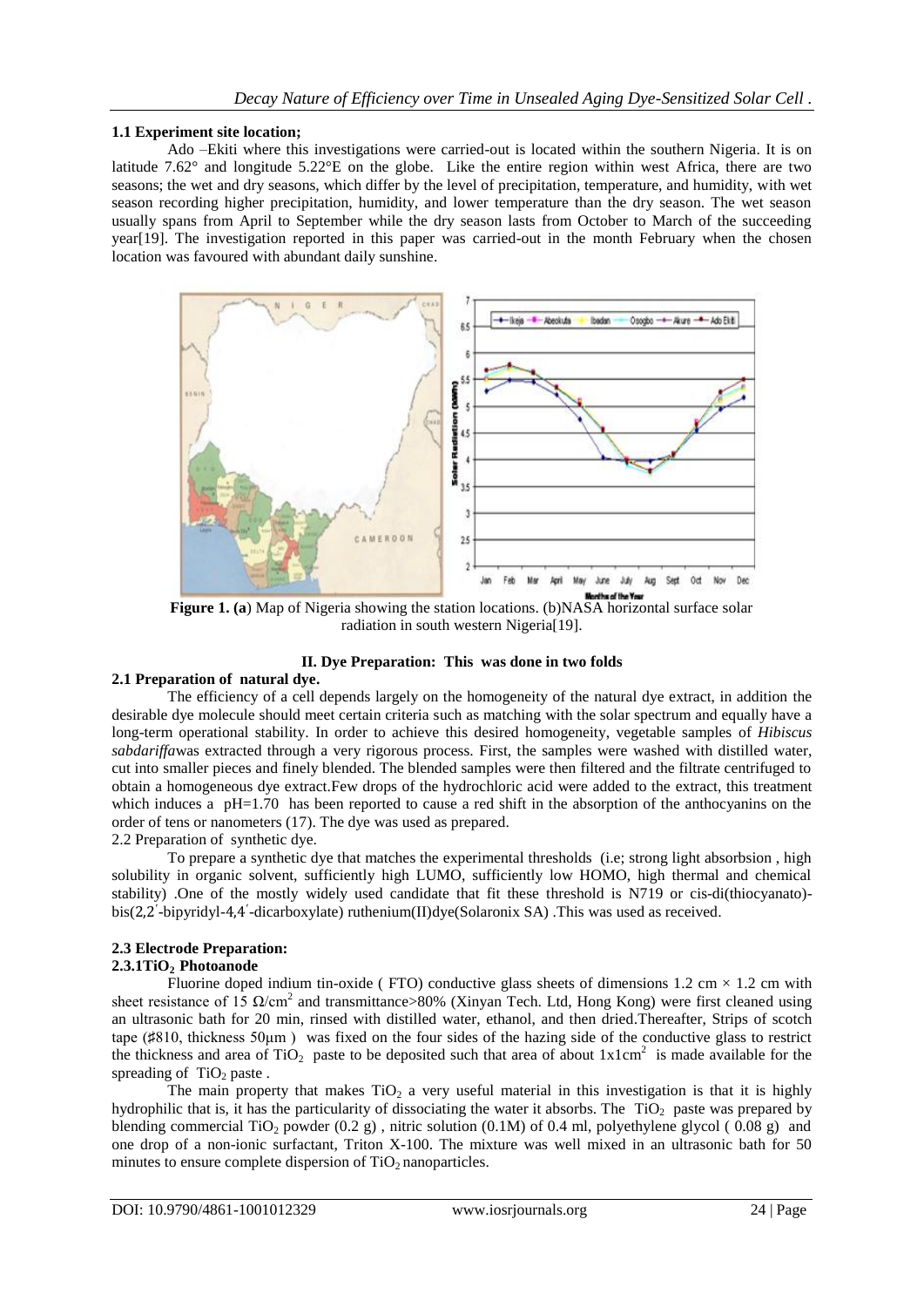Droplets of the paste were placed onto the prepared FTO glass arranged on the turn-table of a spin coater. The spin coater was operated for about 10 seconds to facilitate uniform spreading of the colloid on the FTO glass. Thickness of the TiO<sub>2</sub> film was controlled by multiple coating processes in which the coated substrates were subjected repeatedly to spin-coating and drying steps.

The prepared  $TiO<sub>2</sub>$  film was sintered at  $450^{\circ}$ C for 30 minutes in open ends-cylindrical furnace to enhance the film/ $TiO<sub>2</sub>$  particles compactness and crystallinity as the vehicle of the paste burns away. After sintering, the films were allowed to cool in-step naturally to avoid glass cracking and then kept in a desiccator for a later use.

# **2.3.2 PtCounter anode**

Platinum (Pt) counter electrodes were fabricated by spreading a drop of 5 mM chloroplatinic acid hexahydrate (H<sub>2</sub>PtCl<sub>6</sub>.6H<sub>2</sub>O) in isopropyl alcohol onto the FTO hazing surface followed by heating at 450<sup>°</sup>C for 30 minutes. Pt- electrode is preferred because it has resistant to corrosive attacks by the redox couple  $(I/I^3)$ beside,it facilitates a reversible redox reaction to occur in the cell during operation. Since only very small quantity of Pt is been used in making the counter electrode, this still reduces its cost at the same time maintaining its transparency for photon entry during field operation.

# **2.4 redoxElectrolyte**

This was prepared from a combination of  $0.6M$  butylmethylimidazolium iodide (BMII),  $0.05 M$  I<sub>2</sub>,  $0.1 M$  LiI, and 0.5 M tert-butylpyridinein 1:1 acetonitrile/valeronitrile .

# **2.5 Open configuration assembly**

Two  $TiO<sub>2</sub>$  – photoanodes were used as prepared; one was soaked in the natural dye and the other in the synthetic dye and both left to chemo- adsorbed dye for thirty minutes. Afterdye-impregnation, they were removed and the excessive dye wash with ethanol and then dried with hot air from hair-drier machine .

Two DSSCs were assembled by putting each dye sensitized photoanode against the Pt-counter electrodes such that the stained Titania/photoanode faced the platinum / counter-electrode forming the inside of the cell. However, care was taken to slightly shift the two glass plates in order to leave room for electrical contacts. then two similar binding clips were used to hold the electrodes together in each case. Immediately, the DSSCs cell formed were filled with a couple of electrolyte drops in between the edges of the plates before getting damaged by ambient air.

The iodide solution on the free edges of the slides was Cleaned and copper tape was applied to exposed edges of the positive and negative cell walls this in-turn helped to facilitate electrical contact.



Application of multimeter for the measurements of output power of the DSSCs is made possible by placing the alligator clips from the multimeter to each end of the exposed copper tape i.e; The negative electrode is the  $TiO<sub>2</sub>$  coated glass ( the black wire is attached to this side), and the red wire to the Pt-coated glass slide which is the positive electrode. The solar cells were operated under solar radiation inopen field for the twenty consecutive days measurements.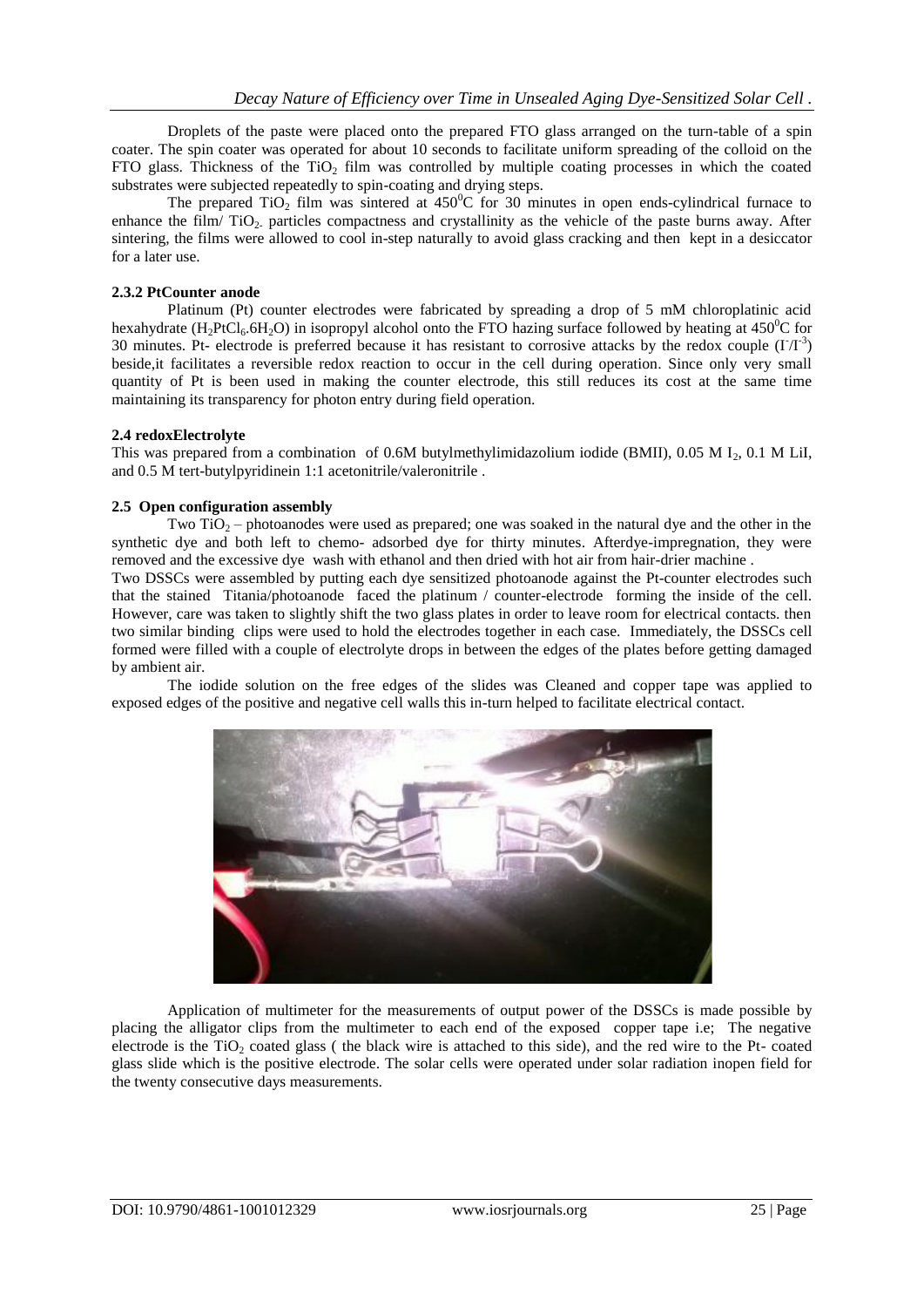# **II. Measurements**

The total efficiency of dye sensitized solar cells depends on optimization and compatibility of each of its constituents especially between  $TiO<sub>2</sub>$  semiconductor and Dye molecules, the high surface area as well as the thickness of the  $TiO<sub>2</sub>$  semiconductor film usually facilitate an increased dye loading which consequently Improves electron transport in the DSSCs.

The spectral response of DSSC i.e, the relative efficiency of the DSSC"s in detecting the light and absorbing the photons depends on the absorption properties the dye used. Therefore, the DSSC"s efficiency is measured through the quantum yield for the overall charge injection process and is referred to as the Incident Photon to Electrical Conversion Efficiency (*IPCE*) . This quantity can be measured experimentally, in the laboratory using monochromatic light excitation.

 $Isc = \int_0^\infty$  IPCE(λ). Isumλ dλ  $\int_{0}^{\infty}$ IPCE( $\lambda$ ). Isum $\lambda$  d $\lambda$  1.1

Where;  $IPCE=1240({\rm lsc}_{\lambda\phi})$ 

*Isum : is the incident irradiance as a function of the wavelength λ. Isc: is the current at short circuit (mA/cm²). Φ: is the incident radiant flux (W/m<sup>2</sup> ).* 

In this investigation, the photocurrent under closed circuit  $I_{SC}$  is measured over the entire solar spectrum .The overall sunlight to electric power conversion efficiency of a DSSC is expressed in terms of the key performance parameters ( $Isc, Voc, FF$ ) of the solar cell as;

#### $\eta = \frac{r_{\text{max}}}{P_{in}}$  $\frac{\text{P}_{\text{max}}}{\text{P}} = I_{sc} V_{oc} F F$

 $P_{in}$  1.2 Where;

FF: is the Fill Factor is the defined ratio  $I_{\text{max}}$ .  $V_{\text{max}}/I_{\text{sc}}$ .  $V_{oc}$ 

Pin: Solar Power Input into the solar cell.

V<sub>oc</sub>: The voltage across the open circuit.

Alternatively, the power output( $P_{out}$ ) and efficiency of the DSSCs could be derived from ;

 $P_{out} = V_{max} I_{max}$  1.3

*Where; Vmax= Maximum potential difference / Voltage (daily maximum recorded Voltage).* 

*Imax= Maximum Current (daily maximum recorded current in mA).* 

and the Overall Efficiency ( $\eta$ )  $\eta = P_{max}$ 

 $P_{in}$  1.4

Where; *Pmax= Maximum Power Output(Pout ) obtainable and* 

*Pin <sup>=</sup> Power Input from the Sun* 

Also,Power Difference(%) =  $\frac{\text{maximum } P_{out}}{\text{...}}$   $\frac{\text{minimum}}{\text{...}}$   $\frac{P_{out}}{\text{...}}$  1.5 **maximum***Pout*

The direct radiation on the field was measured daily by pyrheliometerbetween 11:00am and 2:00pm on daily basis (i.e; within the daily 3 hours peak sunshine hours as determined by the sunshine hour recorder ).

# **V. Results And Discussions**

The photoelectrochemical parameters determinedunder simulated (AM1.5, 1000W/cm<sup>-2</sup>) / direct solar spectrum with the aid of Newport/Oriel solar simulator, model 91160 ( using appropriated filters) revealed *Efficiencies of* 1.60 and11.38 for DSSCs sensitized with *hibiscus sabdariffa dye and* Synthetic dye (N17) respectively.

This shows a significant dye adsorption resulting in enhanced *J*sc, and retarded charge recombination efficiently, leading to enhanced *V*oc in the synthetic dye sensitized DSSC more than the natural dye sensitized cell. This yielded a significantly improved power conversion efficiency.

However , in open field operation the results obtained for the twenty consecutive days are displayed below;

| Day           | Current Measured (mA) | Voltage Measured (V) | $P_{out}$ (mW) |
|---------------|-----------------------|----------------------|----------------|
|               | 4.212                 | 5.320                | 22.408         |
| $\mathcal{L}$ | 4.204                 | 5.210                | 21.903         |
| 3             | 4.125                 | 5.210                | 21.491         |
| 4             | 4.113                 | 5.190                | 21.348         |
| 5             | 4.102                 | 5.170                | 21.204         |
| 6             | 4.100                 | 5.130                | 21.033         |
|               | 4.052                 | 5.110                | 20.706         |
| 8             | 4.012                 | 5.060                | 20.301         |
| 9             | 4.008                 | 5.030                | 20.160         |

**Table 1.1**. Outdoor Photochemical Data For DSSC Sensitized With Synthetic Dye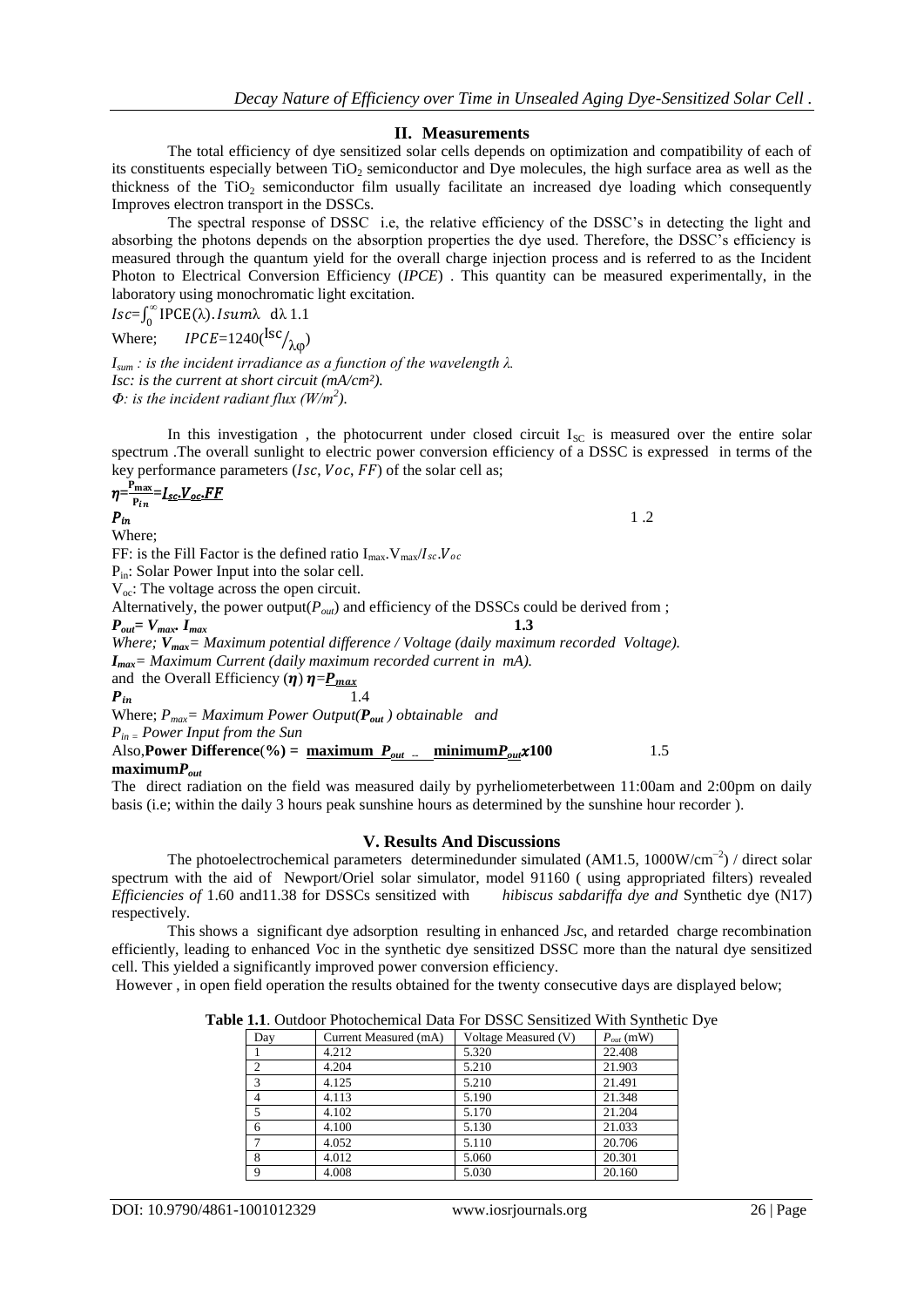| 10 | 3.952 | 5.560 | 21.978 |
|----|-------|-------|--------|
| 11 | 3.912 | 4.962 | 19.411 |
| 12 | 3.842 | 4.930 | 18.941 |
| 13 | 3.752 | 4.922 | 18.467 |
| 14 | 3.622 | 4.821 | 17.462 |
| 15 | 3.321 | 4.650 | 15.443 |
| 16 | 3,120 | 4.430 | 13.823 |
| 17 | 3.104 | 4.337 | 13.462 |
| 18 | 3.066 | 4.160 | 12.755 |
| 19 | 2.600 | 3.340 | 8.684  |
| 20 | 2.421 | 2.310 | 5.593  |

*Decay Nature of Efficiency over Time in Unsealed Aging Dye-Sensitized Solar Cell .*

For DSSC Sensitized WithSynthetic Dye,the current goes from 4.212 mA on the first day to 2.421 mA on the twentieth day .Similarly, the Voltage drops from 5.320 V in the first day to 2.210 V in the twentieth day. The decay nature of these parameters give a power difference of 75.04% .The Net Power Output with respect to time /20 day duration is as depicted in "fig  $1$ "



The average net power output for this sample is 17.8285mW from which the Overall Efficiency is obtained as  $\eta = 7.43\%$ 

## **4.1 For naturally sensitized DSSC;**

*Hibiscus sabdariffa* extracts corresponding to anthocyanins, becausethe chemical adsorption of these dyes occurs dueto the condensation of alcoholic-bound protonswith the hydroxyl groups on the surface ofnanostructured TiO<sub>2</sub> [18].

| Day            | Current measured (mA) | Voltage measured (V) | Power Output (mW) |
|----------------|-----------------------|----------------------|-------------------|
| 1              | 2.515                 | 3.720                | 9.356             |
| $\overline{2}$ | 2.510                 | 3.750                | 9.413             |
| 3              | 2.325                 | 3.620                | 8.417             |
| $\overline{4}$ | 2.312                 | 3.550                | 8.208             |
| 5              | 2.305                 | 3.520                | 8.114             |
| 6              | 2.271                 | 3.430                | 7.790             |
| $\overline{7}$ | 2.252                 | 3.440                | 7.747             |
| 8              | 2.129                 | 3.320                | 7.068             |
| 9              | 2.012                 | 3.223                | 6.485             |
| 10             | 2.000                 | 3.112                | 6.224             |
| 11             | 1.954                 | 3.021                | 5.903             |
| 12             | 1.910                 | 3.000                | 5.730             |
| 13             | 1.852                 | 2.988                | 5.534             |
| 14             | 1.786                 | 2.852                | 5.094             |
| 15             | 1.542                 | 2.522                | 3.889             |
| 16             | 1.320                 | 2.332                | 3.078             |
| 17             | 0.750                 | 2.012                | 1.509             |
| 18             | 0.735                 | 0.920                | 0.676             |
| 19             | 0.422                 | 0.900                | 0.380             |
| 20             | 0.030                 | 0.850                | 0.255             |

**Table 1.2** Outdoor Photochemical Data For DSSC Sensitized With Natural dye Dye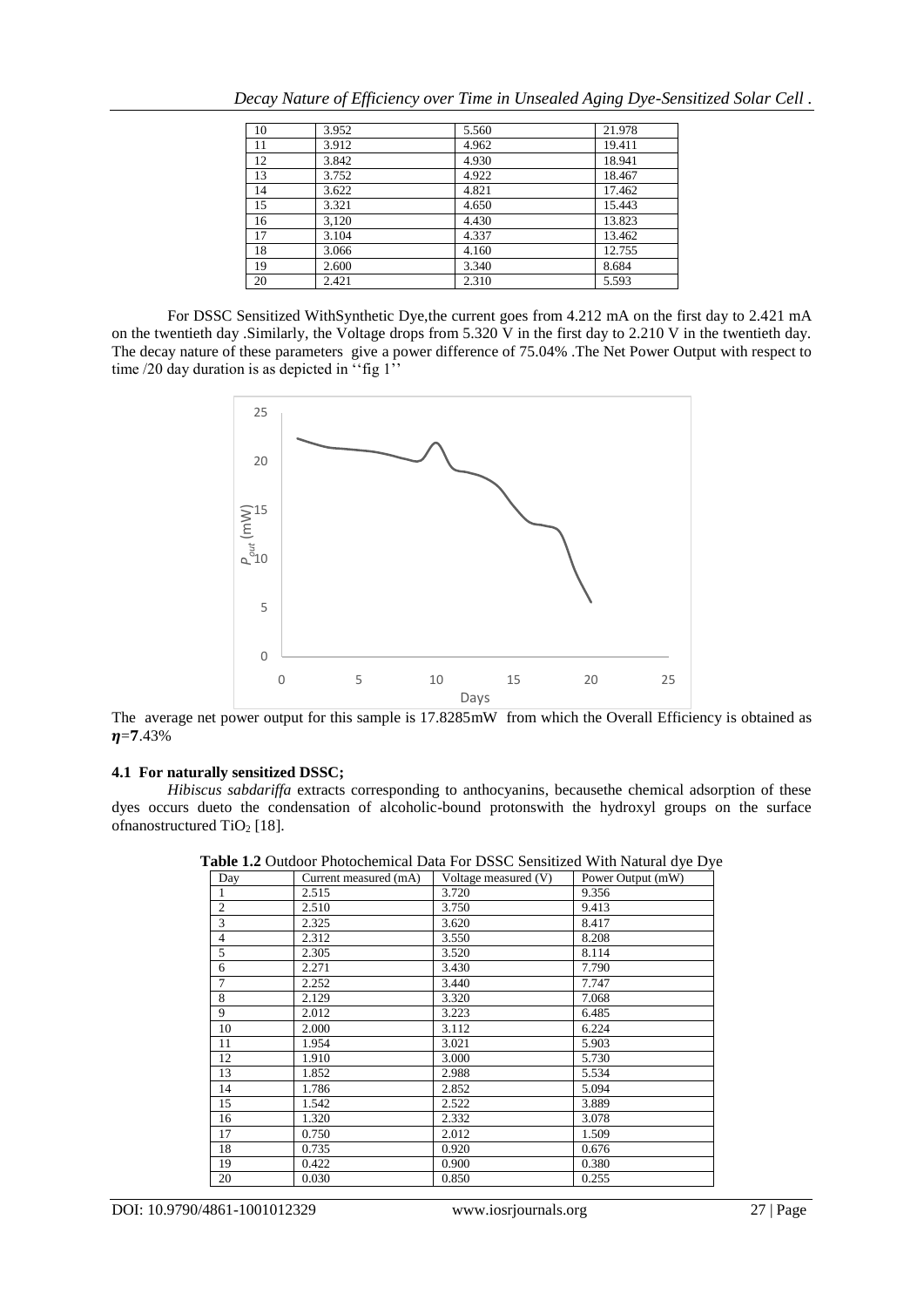For the DSSC sensitized with *Hibiscus sabdariffa extract*the performance is depicted on table2, the current goes from 2.515 mA on the first day to 0.030 mA on the twentieth day. The Voltage drops from 3.720 V in the first day to 0.850 V in the twentieth day. This gives a power difference of 97.27**%** 



**From table 2,** the average net power output for this sample is 5.6658mW from which the Overall Efficiency is obtained as  $\eta$ =2.36%

In conclusion, from the results displayed above one can clearly conclude that the N17 dye sensitized DSSC exhibits the highest Net Power Output values and the highest efficiency

One can also conclude that using synthetic dye significantly slows down the aging of the solar cells as revealed in the power difference of the cell sample. However, it does decreases the efficiency, compared to natural dye. Also, the overall efficiency of the Natural Dye sensitized DSSC is 2.36% and that of the Synthetic Dye prototype is 7.43% , this gives a significant difference of 5.07%. Therefore, in terms of efficiency , this attested to the fact that the N17 dye in DSSC has better ; intense charge – transfer absorption in the whole visible range, long excited lifetime, highly efficient metal – to – ligand charge transfer (MLCT) and conversion efficiency compared with natural dye sensitized DSSC. The results also shows that sealing or encapsulation of DSSC is significant .This greatly ensures the confinement of electrolyte in the cell and prevents air and moisture from entering as this could easily damage the electrodes. Although sealing is a bit difficult but the loss of volatile components in the electrolyte would be totally ensured ,a sealed DSSC can operate for an undetermined period of time when assembled correctly.

#### **III. Conclusion**

The synthetic dye DSSC exhibits a slower degradation to aging factor compared to the natural-dye DSSC. This gives an opening to further research to produce a dye that can resist degradation and aging while performing in the high end of the overall efficiency spectrum.Moreover, solvent evaporation and degradation under unsealed-cell condition may limit the long-term durability of the cell, so also high operating temperatures may enhanced the volatility of the solvent within the cell, and sometimes diffusion may limit the kinetics under high light intensities. All these could be eye-opener for further research in this discipline as well.

#### **Acknowledgement**

The author would like to thank the physics Laboratory unit, Sheda Science and Technology Complex (SHESTCO), Abuja-Nigeria for their assistance in the experimental aspect of this studies. I would like to appreciate David Martineau, a Solaronix fellow who contributed to the writing of the guide for the fabrication of DSSC[20] which greatly assisted in this work.

#### **References**

- [1]. Gra¨tzel, M. Nature, 414, 2001, 338-344.
- [2]. Chen1. Y. S., Lee J. N., Tsai S. Y. and Ting C. C., Mater. Sci. Forum594, 2008, 324 330. [3]. Wongcharee, K., Meeyoo, V., Chavadej, S.: Dye-sensitized solarcell using natural dyes ext
- Wongcharee, K., Meeyoo, V., Chavadej, S.: Dye-sensitized solarcell using natural dyes extracted from rosella and blue peaflowers. Sol. Energy Mater. Sol. Cells, 91(7), 2007, 566–571 .

.